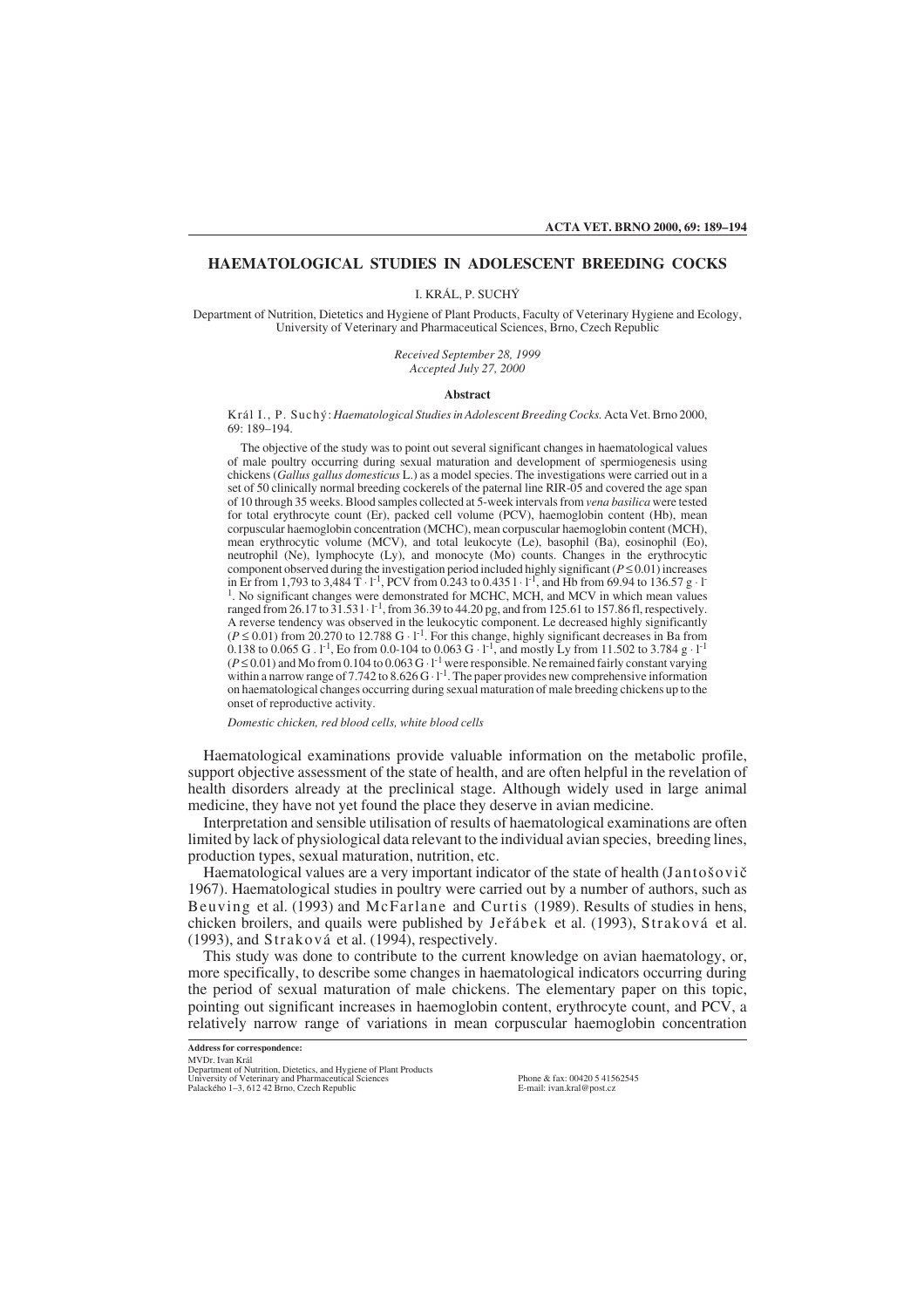(MCHC), mean haemoglobin content (MCH), and mean erythrocytic volume (MCV), and absence of age effects on the leukocytic component, was published by Suchý et al. (1989). Similarly, Straková et al. (1996) reported a marked increase in Hb, Er, and PCV in maturating male breeder turkeys. An increase in PCV during this period in male turkeys was described also by Cecil and Bakst (1993).

#### **Materials and Methods**

Fifty cockerels of the paternal line RIR 05, purchased at the age of 9 weeks from INTAGRA, Žabčice, were housed in deep litter pens and fed *ad libitum* with feed mixtures containing 153.5 crude protein and 11.8 MJ ME from the  $10<sup>th</sup>$  to the 18<sup>th</sup> week of age and 185.3 crude protein and 12.4 MJ ME from the  $19<sup>th</sup>$  week of age.

Ambient temperature, lighting and other environmental conditions fully met the requirements laid down in the technological instructions for breeding poultry. Mean live weights of the birds at the age of 10, 15, 20, 25, 30, and 35 weeks were 0.89, 2.01, 2.52, 3.14, 2.84, and 3.34 kg, respectively.

Haematological values were determined in the period of sexual maturation from the  $10<sup>th</sup>$  to the  $25<sup>th</sup>$  week of age and in the period of sexual maturity in the 25<sup>th</sup> and 30<sup>th</sup> weeks of age using the methods described by Hrubiško et al. (l981).

Blood samples were collected by puncture of *v. basilica* usually around 08.00 h at 5-week intervals at the age of 10, 15, 20, 25, 30, and 35 weeks. Total erythrocyte and leukocyte counts were determined using the haemocytometric method and the Natt-Herrick diluting solution. Hb was determined photometrically at 540 nm using the Drabkin solution and PCV by the capillary micromethod of Janetzki. Complementary indexes of the erythrocytic component, including MCHC, MVH, and MCV, were derived by calculation from the Er, Hb, and PCV values. Basophilic (Ba), neutrophilic (Ne), and eosinophilic (Eo) granulocytes, monocytes (Mo), and lymphocytes (Ly) were enumerated in blood smears prepared and stained panoptically with May-Grünwald and Giemsa-Romanowski immediately after sampling.

The results were processed using Student's *t*-test (Venčikov and Venčikov 1977).

## **Results**

The results of haematological examinations show significant changes occurring in the blood of breeding cocks during sexual maturation and at the onset of reproductive activity.

In the erythrocytic component, the changes included increases in total erythrocyte counts (Er), packed cell volume (PCV), and total haemoglobin content (Hb).

Er increased from the initial value of  $1.793 \text{ T} \cdot \text{I}^{-1}$  at the age of 10 weeks to 3.484 T  $\cdot$  l<sup>-1</sup> at the age of 35 weeks. As can be seen in Table 1, all the between-week differences except that between weeks 25 and 30 were highly significant ( $P \le 0.01$ ).

A similar tendency was observed for PCV which increased from the initial 0.243 l⋅1<sup>-1</sup> in week 10 to  $0.44 \cdot 1 \cdot 1^{-1}$  in week 30. All the between-week differences were highly significant ( $P \le 0.01$ ).

The same, including the significance of differences, applied to Hb. Its mean values increased from the initial 69.94  $g \cdot 1^{-1}$  in week 10 to 136.57  $g \cdot 1^{-1}$  in week 35.

No significant changes were observed during the experimental period for MCHC, MCH, and MCV.

MCHC varied from 26.17 to 31.53  $l \cdot l^{-1}$  and similar variations were observed for MCH and MCV which fluctuated between 36.39 and 44.20 pg and 125.61 and 157.86 fl, respectively. (Table 1). Although some of the between-week differences for all the three values were significant ( $P \le 0.05$ ) or highly significant ( $P \le 0.01$ ), they cannot not be considered a phenomenon depending on age or sexual maturation.

Certain, but less marked, changes were also observed in the leukocytic component (Table 2). Le decreased from 20.270 (week 15) to 12.788 G  $\cdot$  l<sup>-1</sup> (week 35), the decreases observed in week 20 (to 15.334 G  $\cdot$  l<sup>-1</sup>) and week 30 (to 13.410 G  $\cdot$  l<sup>-1</sup>) being highly significant (Table 2).

Ba decreased from 0.138 (week 10) to 0.065 G  $\cdot$  1<sup>-1</sup> (week 35), the differences observed in week 30 and week 35 being significant ( $P \le 0.05$ ) and highly significant ( $P \le 0.01$ ), respectively.

190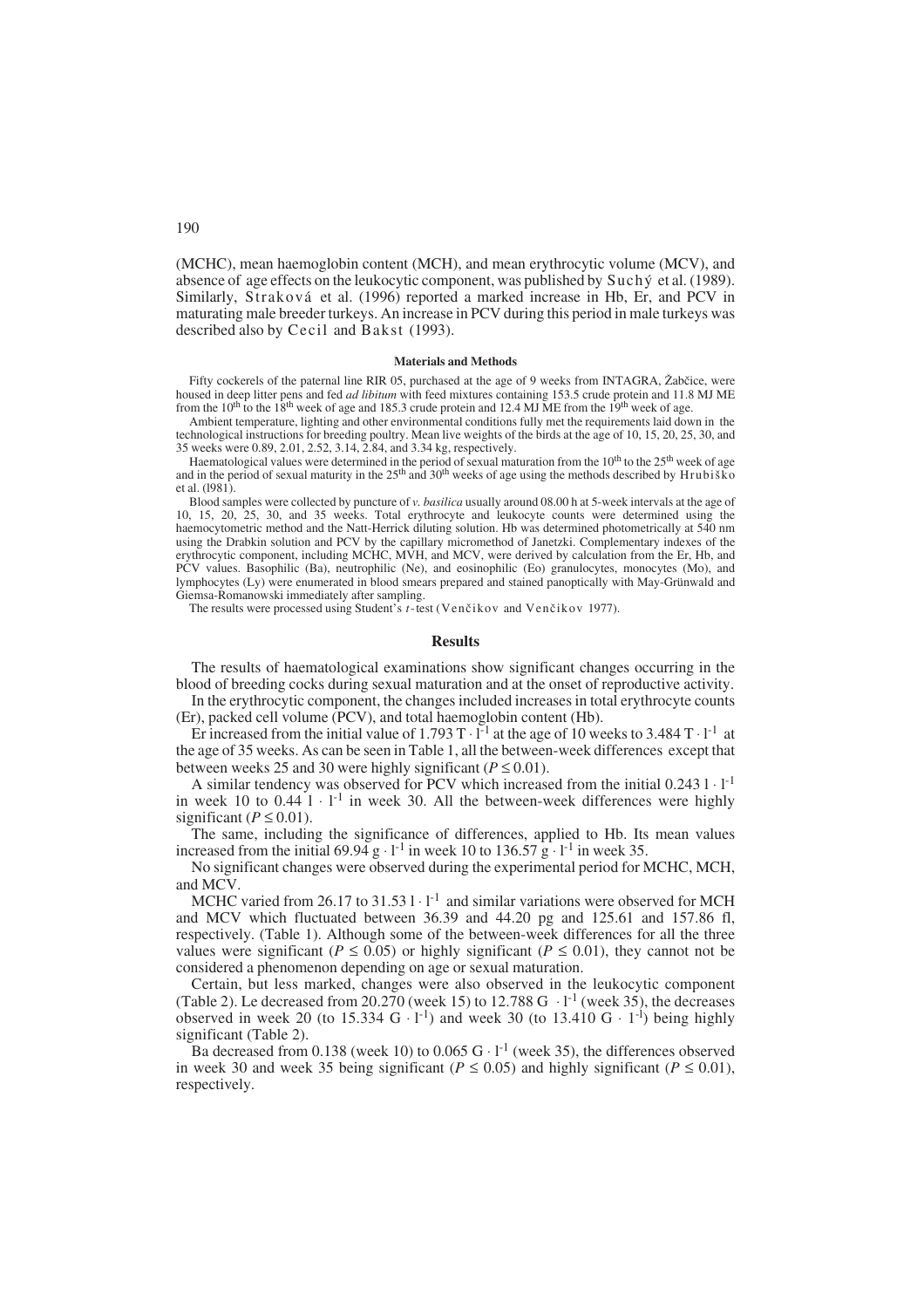|      | $\mathbf X$ | $S_{n-1}$                 | $\mathbf{s}_{\mathbf{x}}$ | $\mathbf{V}$ | $\mathbf{P}$       | X      | $S_{n-1}$     | $\mathbf{s}_{\mathbf{x}}$ | $\mathbf{v}$ | $\mathbf{P}$                |  |
|------|-------------|---------------------------|---------------------------|--------------|--------------------|--------|---------------|---------------------------|--------------|-----------------------------|--|
| Week |             | $Er. (T·l-1)$             |                           |              |                    |        | $MCHC (11-1)$ |                           |              |                             |  |
| 10.  | 1.793       | 0.290                     | 0.041                     | 16.17        | * *                | 28.97  | 3.57          | 0.505                     | 12.32        |                             |  |
|      |             |                           |                           |              | 2.829              |        |               |                           |              | 1.164                       |  |
| 15.  | 2.025       | 0.503                     | 0.071                     | 24.84        | * *<br>4.718       | 29.95  | 4.769         | 0.674                     | 15.92        | $* *$<br>5.211              |  |
| 20.  | 2.443       | 0.372                     | 0.053                     | 15.23        | $**$               | 26.17  | 1.896         | 0.268                     | 7.24         | $* *$                       |  |
| 25.  | 2.880       | 0.433                     | 0.061                     | 15.03        | 5.408              | 28.78  | 2.455         | 0.347                     | 8.53         | 5.953                       |  |
| 30.  | 2.918       | 0.482                     | 0.068                     | 16.52        | 0.416<br>$**$      | 28.38  | 3.686         | 0.521                     | 12.99        | 0.639<br>* *                |  |
|      |             |                           |                           |              | 5.237              |        |               |                           |              | 4.481                       |  |
| 35.  | 3.484       | 0.594                     | 0.084                     | 17.05        |                    | 31.53  | 3.341         | 0.472                     | 10.60        |                             |  |
| Week |             | $PCV$ $(l·l-1)$           |                           |              |                    |        | MCH(pg)       |                           |              |                             |  |
| 10.  | 0.243       | 0.025                     | 0.004                     | 10.29        | * *                | 38.99  | 7.020         | 0.993                     | 18.00        |                             |  |
| 15.  | 0.266       | 0.026                     | 0.004                     | 9.77         | 4.066<br>* *       | 37.09  | 8.060         | 1.140                     | 21.73        | 1.257                       |  |
|      |             |                           |                           |              | 12.021             |        |               |                           |              | 0.525                       |  |
| 20.  | 0.334       | 0.028                     | 0.004                     | 8.38         | $**$<br>9.058      | 36.39  | 4.880         | 0.690                     | 13.41        | * *<br>3.166                |  |
| 25.  | 0.392       | 0.037                     | 0.005                     | 9.44         | $\ast$ $\ast$      | 39.50  | 4.944         | 0.699                     | 12.52        | $\ast\,*$                   |  |
| 30.  | 0.441       | 0.054                     | 0.008                     | 12.24        | 5.194              | 44.20  | 9.720         | 1.375                     | 21.99        | 3.047<br>$\approx$          |  |
| 35.  | 0.435       | 0.038                     | 0.005                     | 8.74         | 0.636              | 39.85  | 8.184         | 1.157                     | 20.54        | 2.421                       |  |
| Week |             | $Hb$ (g·l <sup>-1</sup> ) |                           |              |                    |        | MCV(f1)       |                           |              |                             |  |
|      |             |                           |                           |              |                    |        |               |                           |              |                             |  |
| 10.  | 69.94       | 8.059                     | 1.140                     | 11.52        | $**$               | 136.24 | 25.360        | 3.386                     | 18.61        | $\frac{d\mathbf{r}}{dt}$    |  |
| 15.  | 78.53       | 11.780                    | 1.665                     | 15.00        | 4.257<br>* *       | 125.61 | 23.640        | 3.340                     | 18.82        | 2.235<br>$\star$            |  |
| 20.  | 87.62       | 10.210                    | 1.444                     | 11.65        | 4.124<br>$**$      | 139.82 | 19.341        | 2.735                     | 13.83        | 3.292                       |  |
|      |             |                           |                           |              | 11.108             |        |               |                           |              | 1.256                       |  |
| 25.  | 112.38      | 12.010                    | 1.698                     | 10.69        | $\gg \gg$<br>4.082 | 135.36 | 16.020        | 2.266                     | 11.84        | $\gg \,$ $\,$ $\,$<br>3.995 |  |
| 30.  | 123.72      | 15.550                    | 2.199                     | 12.57        | $\ast$ $\ast$      | 157.86 | 36.460        | 5.156                     | 23.10        | $\star$                     |  |
| 35.  | 136.57      | 13.890                    | 1.964                     | 10.17        | 4.358              | 131.07 | 23.819        | 3.369                     | 18.17        | 2.421                       |  |

Table 1 Changes in the erythrocytic component in breeding cocks during the period of sexual maturation. Er - total erythrocyte count; PCV – packed cell volume; Hb – haemoglobin content; MCHC – mean corpuscular haemoglobin concentration; MCH – mean haemoglobin content; MCV – mean erythrocytic volume. *P: P ≤ 0.05 (*1.9840*), P ≤ 0.01 (*2.6259*)*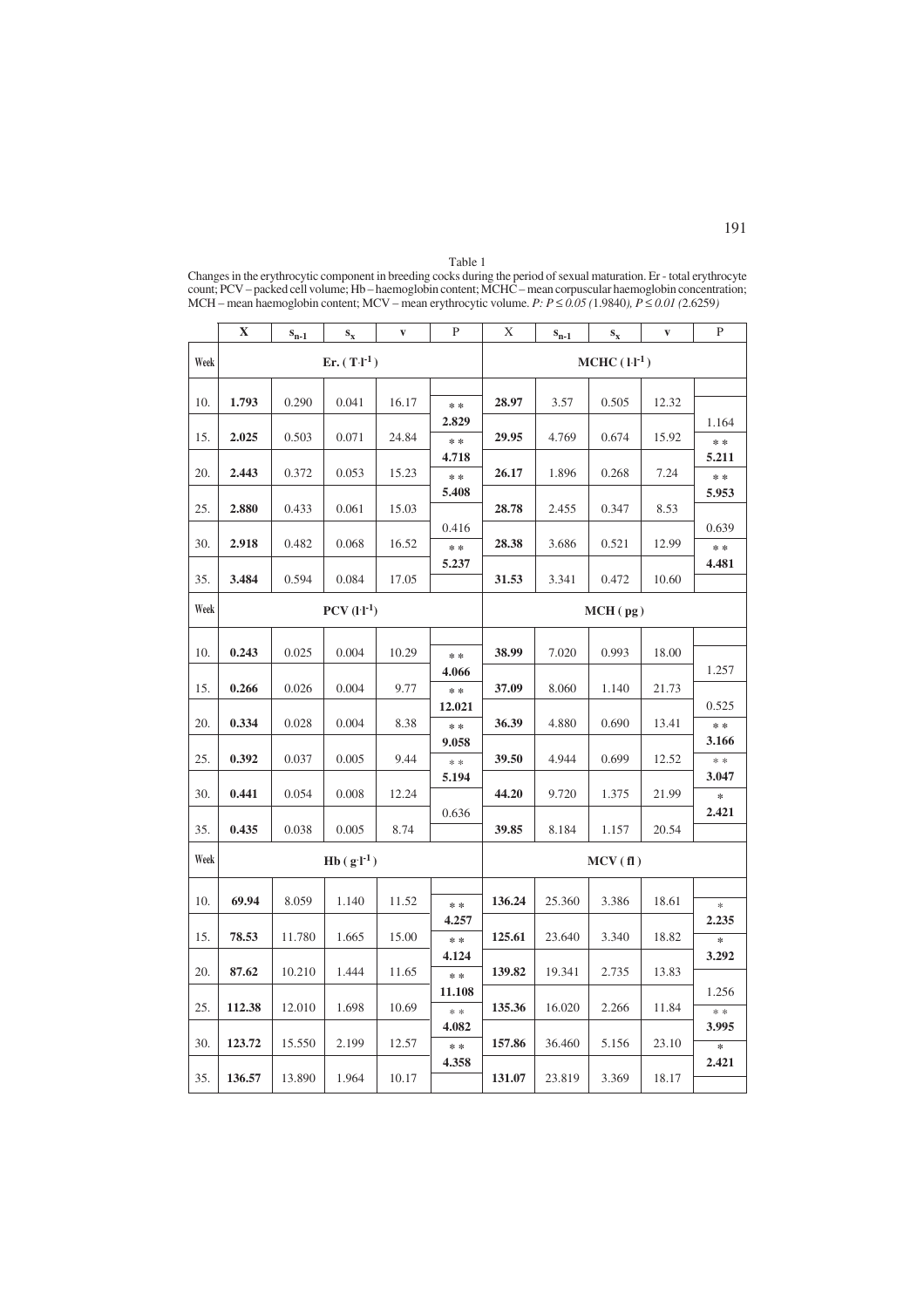|      | X      | $S_{n-1}$             | $S_{\rm X}$ | $\mathbf{V}$ | $\mathbf{P}$   | X      | $S_{n-1}$      | $S_{X}$ | $\mathbf{V}$ | $\mathbf{P}$       |  |  |
|------|--------|-----------------------|-------------|--------------|----------------|--------|----------------|---------|--------------|--------------------|--|--|
| Week |        | Le $(G1$ <sup>1</sup> |             |              |                |        | $Ne(G-I^{-1})$ |         |              |                    |  |  |
|      | 20.114 | 5.202                 |             | 25.86        |                | 8.626  | 3.346          |         | 38.79        |                    |  |  |
| 10.  |        |                       | 0.736       |              | 0.147          |        |                | 0.473   |              | 0.103              |  |  |
| 15.  | 20.270 | 5.398                 | 0.763       | 26.63        | $**$           | 8.562  | 2.871          | 0.406   | 33.53        |                    |  |  |
| 20.  | 15.33  | 5.130                 | 0.725       | 33.46        | 4.694          | 8.227  | 3.787          | 0.536   | 46.03        | 0.498              |  |  |
| 25.  | 15.36  | 3.800                 | 0.537       | 24.74        | 0.033<br>$* *$ | 8.049  | 2.153          | 0.304   | 26.75        | 0.289              |  |  |
| 30.  | 13.41  | 2.809                 | 0.397       | 20.94        | 2.920          | 7.742  | 1.494          | 0.211   | 19.30        | 0.830              |  |  |
|      |        |                       |             |              | 0.899          |        |                |         |              | 1.788              |  |  |
| 35.  | 12.788 | 4.004                 | 0.566       | 31.31        |                | 8.605  | 3.069          | 0.434   | 35.67        |                    |  |  |
| Week |        | $Ba(G-I^{-1})$        |             |              |                |        | $Ly(G I^{-1})$ |         |              |                    |  |  |
| 10.  | 0.138  | 0.119                 | 0.017       | 86.23        |                | 10.898 | 3.753          | 0.531   | 34.44        |                    |  |  |
| 15.  | 0.123  | 0.054                 | 0.008       | 43.90        | 0.798          | 11.502 | 3.642          |         |              | 0.817              |  |  |
|      |        |                       |             |              | 0.390          |        |                | 0.515   | 31.66        | * *<br>8.044       |  |  |
| 20.  | 0.118  | 0.071                 | 0.010       | 60.70        |                | 6.832  | 1.897          | 0.268   | 27.77        | 0.466              |  |  |
| 25.  | 0.122  | 0.075                 | 0.011       | 61.48        | 0.269<br>$* *$ | 7.036  | 2.448          | 0.346   | 34.79        | $* *$              |  |  |
| 30.  | 0.092  | 0.055                 | 0.008       | 59.78        | 2.206<br>* *   | 5.452  | 1.734          | 0.245   | 31.81        | 3.736<br>$\approx$ |  |  |
| 35.  | 0.065  | 0.021                 | 0.003       | 32.31        | 3.160          | 3.784  | 1.107          | 0.157   | 29.25        | 5.732              |  |  |
|      |        |                       |             |              |                |        |                |         |              |                    |  |  |
| Week |        | $E_0(G·l-1)$          |             |              |                |        | $Mo(G·l-1)$    |         |              |                    |  |  |
| 10.  | 0.104  | 0.054                 | 0.008       | 51.92        |                | 0.104  | 0.054          | 0.008   | 51.92        | * *                |  |  |
| 15.  | 0.102  | 0.027                 | 0.004       | 26.47        | 0.224<br>$* *$ | 0.102  | 0.027          | 0.004   | 26.47        | 2.704<br>* *       |  |  |
| 20.  | 0.077  | 0.025                 | 0.004       | 32.47        | 4.419          | 0.077  | 0.025          | 0.004   | 32.47        | 4.419              |  |  |
|      |        |                       |             |              | 1.525          |        |                |         |              | 1.525              |  |  |
| 25.  | 0.088  | 0.043                 | 0.006       | 48.86        | $\ast$ $\ast$  | 0.088  | 0.043          | 0.006   | 48.86        | $\ast$<br>3.320    |  |  |
| 30.  | 0.067  | 0.014                 | 0.002       | 20.89        | 3.320          | 0.067  | 0.014          | 0.002   | 20.90        |                    |  |  |
| 35.  | 0.063  | 0.020                 | 0.003       | 31.75        | 1.109          | 0.063  | 0.020          | 0.003   | 31.75        | 1.109              |  |  |

Table 2 Changes in the leukocytic component in breeding cocks during the period of sexual maturation. Le – total leukocyte count; Ba – basophile count; Eo – eosinophile count; Ne – neutrophile count; Ly – lymphocyte count; Mo – monocyte count. *P: P ≤ 0.05 (*1.9840*), P ≤ 0.01 (*2.6259*)*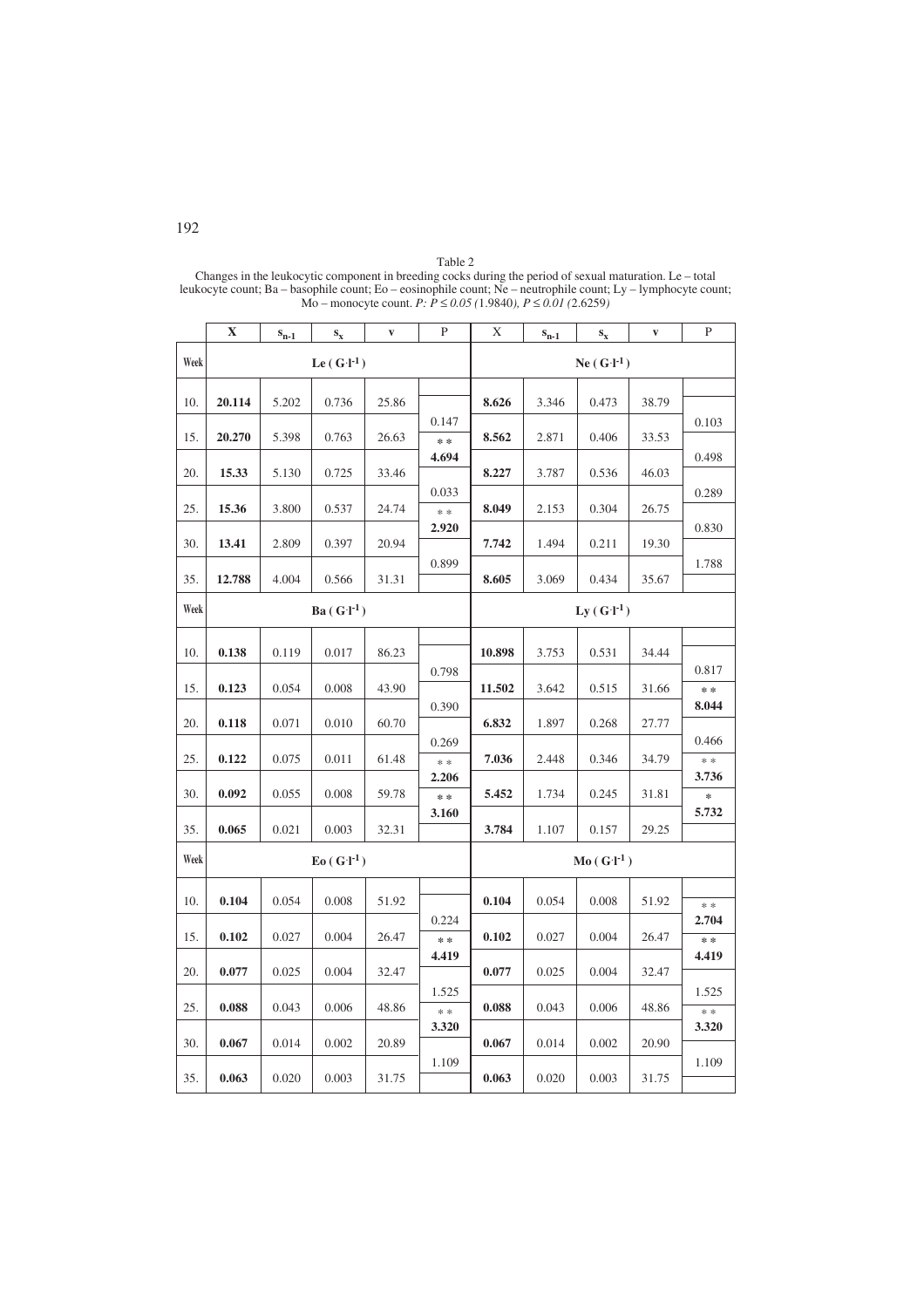Eo decreased from 0.104 (week 10) to 0.063 G  $\cdot$  1<sup>-1</sup> (week 35). Highly significant differences were observed in weeks 20 and 30 (Table 2).

Unlike Ba and Eo, Ne varied within a relatively narrow range of 7.742 to 8.626 G  $\cdot$  1<sup>-1</sup>. None of the between-week differences was significant (Table 2).

The most marked changes during the period of sexual maturation were observed in Ly. The initial count of 11.502 G · l<sup>-1</sup> (week 15) decreased to 3.784 G · l<sup>-1</sup> (week 35). Highly significant differences were observed in weeks 20, 30, and 35 (Table 2).

Unlike other leukocyte types, Mo fluctuated atypically within the range of 0.063 to 0.104  $G \cdot 1^{-1}$ . Although the differences between observed in weeks 15 and 30 were highly significant ( $P \le 0.01$ ), they cannot be attributed to developmental changes occurring during the period of sexual maturation.

### **Discussion**

The results of haematological studies in adolescent cocks demonstrate unambiguously that sexual maturation and the onset of reproductive activity were associated with significant physiological changes in the blood. The changes were characterised by intensive erythropoiesis apparent from increases in total erythrocyte counts, PCV, and haemoglobin content. Within the age span of 10 to 35 weeks, Er increased from 1.793 to 3.484  $T \cdot 1^{-1}$ , PCV from 0.243 to 0.441  $\bar{l}$  · l<sup>-1</sup>, and Hb from 69.94 to 136.57  $g \cdot l^{-1}$ . The continuous highly significant ( $P \le 0.01$ ) rise of the three haematological indicators reaching almost double values at the end of the experimental period can be regarded as a phenomenon characteristic for the period of the gonadal and spermiogenetic development.

Results of haematological studies in poultry were published by several authors, such as Beuving et al. (1986), or McFarlane and Curtis (1989), but the first to describe such changes in the blood of cocks was Suchý et al. (1989). Although the above studies were conducted in relatively small sets of birds, their conclusions are the same as those arrived at in our investigations. In comparison with other authors, our experimental period was prolonged from the  $25<sup>th</sup>$  to the  $35<sup>th</sup>$  week of age.

Our results indicate that the changes in haematological values continue up to the age of 35 weeks, i.e. to the onset of reproductive activity associated with intensive spermiogenesis. Our data probably apply also to males of other poultry species, because similar results were published also by Straková et al. (1994) for Japanese quails and Cecil and Bakst (1993) and Straková et al. (1996) for breeding turkeys.

Unlike the absence of changes in the leukocytic component reported by  $\text{Such } \circ$  et al. (1989), our results indicate changes in leukocyte counts occurring during the period of sexual maturation and the onset of reproductive activity. This discrepancy may have been due to differences in group sizes and the fact that in our study the age span was extended from 25 to 35 weeks and that the most marked changes in leukopoiesis were observed during the last ten weeks. Thus, for the whole experimental period Le decreased from 20.114 to 12.788 G · l<sup>-1</sup>, the differences being highly significant ( $P \le 0.01$ ) in weeks 20 and 30. Although Ba and Mo also decreased highly significantly ( $P \le 0.01$ ) in weeks 20 and 30, mostly responsible for the change in Le were highly significant ( $P \le 0.01$ ) decreases in Ly in weeks 20, 30, and 35.

Remarkably, Ne fluctuated within a relatively narrow range of  $7.742 - 8.626$  G  $\cdot$  1<sup>-1</sup> throughout the experimental period.

It can be concluded that the results presented here throw light on some hitherto lesser known haematological changes occurring during the period of sexual maturation of and at the onset of reproductive activity in breeding cocks and thus extend the current knowledge of avian haematology.